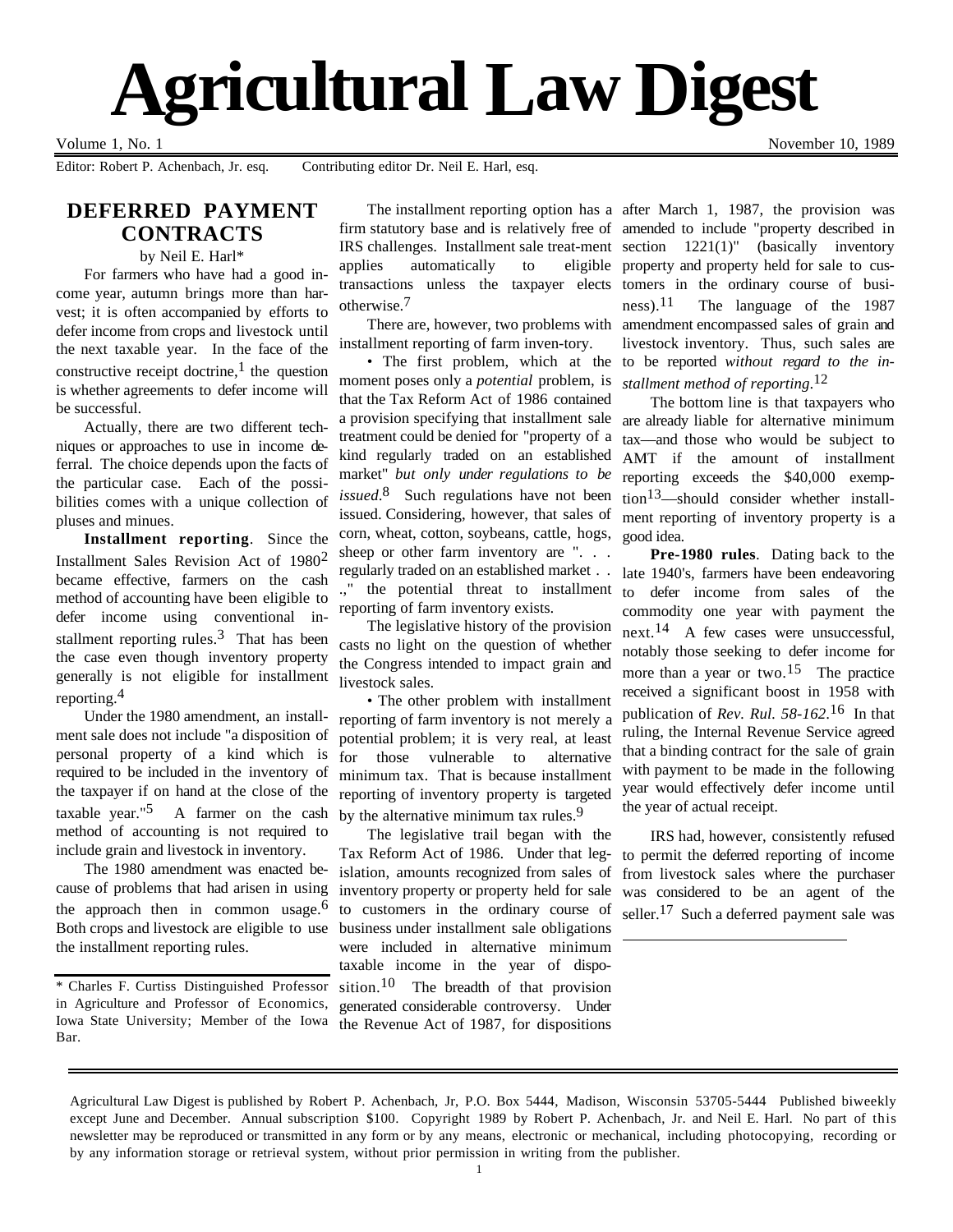viewed by IRS as ineligible for deferral of types of deferral arrangements operating generally no more than an unsecured crediincome tax liability. Court, however, disagreed and held that a farmer on the cash method of accounting selling livestock where the purchaser was not technically an agent of the seller should be taxed in the year payment was received.<sup>18</sup> In that case, the year of receipt of payment was the year following delivery of livestock to a market corporation that sold the livestock through an auction market. Presumably, the IRS resistance to deferral of income tax liaibility from livestock sales using deferred payment contracts where the purchaser is an agent of the seller continues although no pronoucement has been made since the late 1970's.

The great drawback to deferral of income tax liability by binding contract came from a 1979 private letter ruling. In *Ltr. Rul. 8001001*, 19 the IRS took the position that if the contract right that farm taxpayers received for their property could be assigned or transferred at fair market value, that value must be taken into income in the year of sale.<sup>20</sup> In that ruling, a farmer on the cash method of accounting entered into a sales contract for grain delivered to the buyer in the year of the transaction but for which payment was deferred for two years. The contractual right to payment was deemed to have a fair market value with income recognized in the year of sale.

Following publication of *Ltr. Rul. 8001001*, 21 which was viewed by practitioners as a shocking development, two responses were observed––(1) efforts were commenced to amend the then-pending Installment Sales Revision Act, which efforts were ultimately successful as noted above, and (2) deferred payment contracts were deliberately made nonassignable and nontransferable.

Presumably, such nonassignable, nontransferable contracts have continued to be successful in deferring income. Moreover, inasmuch as such deferral arrangements are not installment sales and do not rest on I.R.C. § 453 for authority, it is believed that such contracts are not subject to alternative minimum tax as are installment sales.

A 1987 private letter ruling has sounded a warning about the use of some

A U.S. District outside of the installment reporting rules.22 In that ruling, a farm landlord executed a "price later" contract with title to the grain passing to the buyer and with the seller given the right to set the price on any day within the next 365 days (which the seller failed to do). The seller received a premium for entering into the contract (because of the unusual crop basis existing at that time) which was duly reported into income in that year. The ruling holds that the crop share rent income was recognizable in the year the grain was sold to the elevator. IRS viewed the transaction as a sale at a "reasonable price." One of the surprising features of the ruling was that IRS analyzed the matter under rules of the Uniform Commercial Code (UCC) and ignored the cases and rulings that had sales to purchasers acquiring more than emerged over the 40 years prior.

It is not clear whether the result in the 1987 ruling was because the ruling submission ignored the earlier cases and rulings, whether the "price later" feature was fatal, whether the premium paid to the seller in the year the transaction was entered into was material, whether the fact the seller was a landlord was significant or whether it was a combination of factors. Certainly it has been established for years that a landlord is constrained to a greater degree than farm operators in transferring crops without recognition of gain.<sup>23</sup> Perhaps the message of that ruling is that any significant deviation from a straightforward income deferral contract should be approached with great care by all farm taxpayers, but particularly by landlords. In particular, it is important for any price later contract to avoid application of the constructive receipt doctrine by providing specifically for deferral to the following year if the price is set in the year of the transaction.

**Nontax considerations**. Even though deferral of income tax liability should be possible under either approach, there are significant nontax considerations urging caution under both.

• If a commodity is delivered with title passing to the buyer, the seller is

 $\overline{a}$ 

 $\overline{a}$ 

tor of the seller. Thus, failure or bankruptcy of the buyer could (and has) resulted in major losses to sellers. Certainly, anyone entering into a deferred payment arrangement or installment sale with title and possession passing to the buyer should check carefully the financial standing of the buyer. Unfortunately, such a check is not always sufficient inasmuch as losses from commodity speculation, for example, can operate very swiftly to cut the equity base under a purchaser of commodities.

• For sellers of livestock, a deferred payment arrangment may act as waiver of the right to prompt next day payment assured under the Packers and Stockyards Act.24 That protection is available for \$500,000 of livestock per year.<sup>25</sup>

Clearly, there are worse things than paying income tax––such as not collecting at all for the grain or livestock.

**In conclusion**. Farm taxpayers have a choice of two provisions with deferral of gain to the following year. Taxpayers wishing to defer income should examine carefully the potential AMT liability and, if the pre-1980 deferred payment contract is utilized, should use a carefully drawn contract that is binding on the parties and is nonassignable and nontransferable. It is also advisable for deferred payment contracts––(1) not to be modified after execution if possible; (2) for the account not to be debited at year end to pay for fertilizer, seed, feed, or other inputs remaining unpaid from the same merchant; (3) for payment not to be accelerated from the stated payment date, even by a day or two; and (4) for the instrument used to be a binding contract, not a promissory note (as has been observed in some cases when the supply of printed contracts became exhausted). Payment of interest on deferred payment contracts tends to make such contracts even less different from installment sales and should generally be avoided if characterization as installment sale would be disadvantageous.